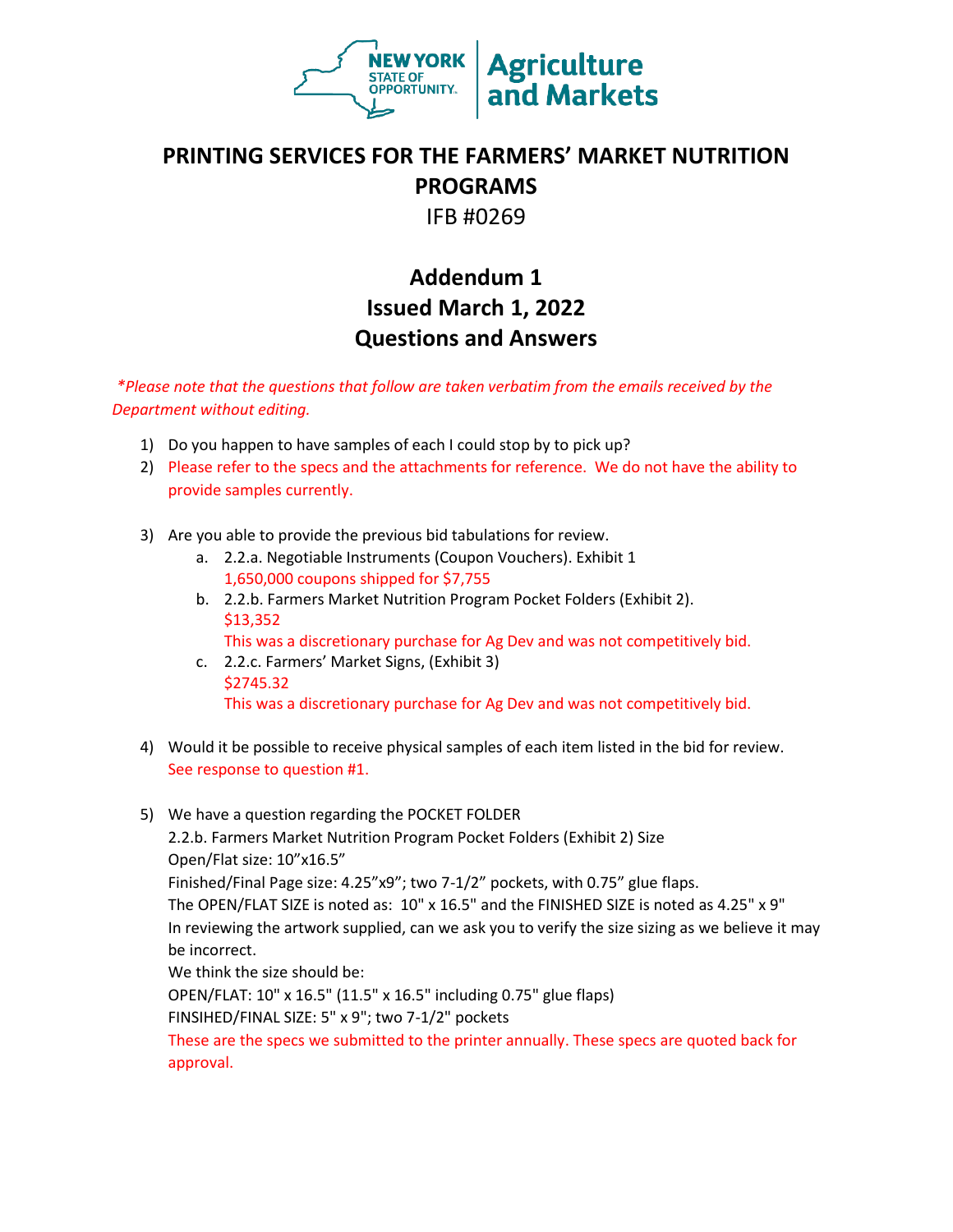

- 6) 2. DESCRIPTION OF WORK TO BE PERFORMED 2.1 SCOPE OF WORK The contractor will annually print approximately 2,350,000 coupon vouchers (~470,000 booklets); 5 coupon vouchers per booklet, package and deliver the coupon booklets to approximately 200 distribution sites across the state. A sample coupon voucher is attached to this IFB as Exhibit 1
	- a. As freight needs to be included in the pricing, do you have a list of all locations including the address and zip codes you can provide List changes moderately, annually.
	- b. Do you have previous/historical data for the shipments you can share so we can properly assess freight costs to locations. see response to question 2a.
	- c. Is signature required for final delivery. Yes.
- 7) Do you think you could get a clean scan or picture of the finished tickets on the last job? I'd like to see what the pantograph is on the tickets. We have a pantograph that shows "VOID" across it when scanned and I would like to make sure ours would work. Coupon file is provided to the vendor by the Department. Exhibit 1 – SAMPLE FMNP COUPON is a copy of the file we provided our vendor for 2020.
- 8) Who is the current vendor? This is the first time we are consolidating this opportunity and different vendors have been used for different portions over the years. You will need to request access to this through our Freedom of Information webpage at:<https://agriculture.ny.gov/foil>
- 9) How much did the New York state Department of Agriculture and Markets, Division of Agriculture Development, spend on this contract in 2021? 2020? 2019? This is a new contract opportunity with no prior information to provide. Please review question 2 for the 2021 figures.
- 10) Can you tell me if the attached photo provided on the bid below, indicates that this is a void panto or just an overprint? The coupon does not currently contain a void pantograph and we do not currently anticipate requiring one.
- 11) Can you provide a list of the "approximately 200 distribution sites across the state" (top of page 5)? What is the estimated breakdown of coupon books, pocket folders, and signs that need distributed to each site?

The following is a spreadsheet of estimated coupon allocations. Pocket folders requested are based on one per coupon booklet, per address and minus current inventory. Farmer signs are delivered to AGM address only.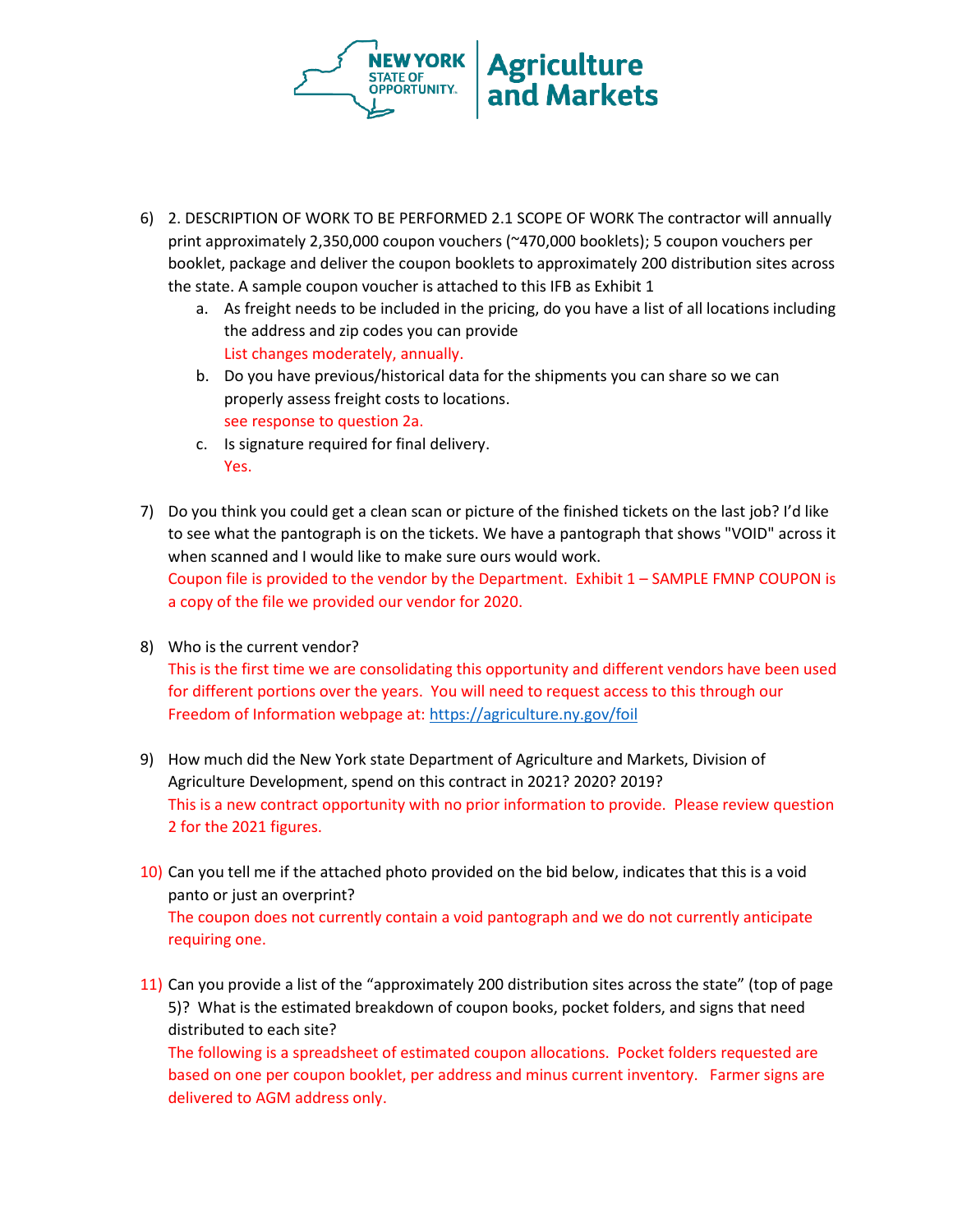|                  |                                                                                                     | Distribution site example for Addendum 1 - Questions and Answers |                               |                        |                |                               |                       |
|------------------|-----------------------------------------------------------------------------------------------------|------------------------------------------------------------------|-------------------------------|------------------------|----------------|-------------------------------|-----------------------|
| Site ID          | <b>Site Name</b>                                                                                    |                                                                  | City/Town                     | <b>State</b>           | ZIP            | Estimate #<br><b>Booklets</b> | Estimate #<br>Coupons |
| 50100            | Albany County Department for Aging                                                                  | <b>Mailing Address</b><br>162 Washington Ave., 6th Floor         | Albany                        | <b>NY</b>              | 12210          | 1760                          | 8800                  |
| 50200            | Allegany County Office for the Aging                                                                | 6085 State Route 19N                                             | Belmont                       | <b>NY</b>              | 14813          | 760                           | 3800                  |
| 50300            | Broome County Office for Aging                                                                      | 60 Hawley Street 4th Floor                                       | Binghamton                    | <b>NY</b>              | 3902           | 980                           | 4900                  |
| 50400            | Cattaraugus County Dept. of Aging                                                                   | 1 Leo Moss Dr. Suite 7610                                        | Olean                         | <b>NY</b>              | 14760          | 780                           | 3900                  |
| 50500            | Cayuga County Office for the Aging                                                                  | 160 Genesee Street                                               | Auburn                        | <b>NY</b>              | 13021          | 780                           | 3900                  |
| 50600            | Chautauqua County Office for the Aging                                                              | 1st Floor, 7 North Erie St                                       | Mayville                      | <b>NY</b>              | 14757          | 940                           | 4700                  |
| 50700<br>50800   | Chemung County Department of Aging and Long Term Care<br>Chenango County Area Agency on Aging       | P.O. Box 588, 425 Pennsylvania Ave.<br>5 Court Street            | Elmira<br>Norwich             | <b>NY</b><br><b>NY</b> | 14902<br>13815 | 800<br>760                    | 4000<br>3800          |
| 50900            | Clinton County Office for the Aging                                                                 | 135 Margaret Street                                              | Plattsburgh                   | <b>NY</b>              | 12901          | 760                           | 3800                  |
| 51000            | Columbia County Office for the Aging                                                                | 325 Columbia Street                                              | Hudson                        | <b>NY</b>              | 12534          | 760                           | 3800                  |
| 51100            | Cortland County Area Agency on Aging                                                                | 60 Central Avenue                                                | Cortland                      | <b>NY</b>              | 13045          | 740                           | 3700                  |
| 51200            | Delaware County Office for the Aging                                                                | 6 Court St.                                                      | Delhi                         | <b>NY</b>              | 13753          | 760                           | 3800                  |
| 51300            | Dutchess County Office for the Aging                                                                | 114 Delafield Street                                             | Poughkeepsie                  | <b>NY</b>              | 12601          | 980                           | 4900                  |
| 51400            | Erie County Department of Senior Services                                                           | 95 Franklin Street, Rm 1329                                      | Buffalo                       | <b>NY</b>              | 14202          | 4060                          | 20300                 |
| 51500<br>51600   | Essex County Office for the Aging<br>Franklin County Office for the Aging                           | 132 Water Street<br>355 West Main Street                         | Elizabethtown<br>Malone       | <b>NY</b><br><b>NY</b> | 12932<br>12953 | 740<br>760                    | 3700<br>3800          |
| 51700            | Fulton County Office for Aging                                                                      | 19 N. William St.                                                | Johnstown                     | <b>NY</b>              | 12095          | 760                           | 3800                  |
| 51800            | Genesee County Office for the Aging                                                                 | 2 Bank Street                                                    | Batavia                       | <b>NY</b>              | 14020          | 760                           | 3800                  |
| 51900            | Greene County Department for the Aging                                                              | 411 Main Street                                                  | Catskill                      | <b>NY</b>              | 12414          | 760                           | 3800                  |
| 52000            | Herkimer County Office for the Aging                                                                | 109 Mary St. Suite 1101                                          | Herkimer                      | <b>NY</b>              | 13350          | 780                           | 3900                  |
| 52100            | Jefferson County Office of the Aging                                                                | 175 Arsenal Street                                               | Watertown                     | <b>NY</b>              | 13601          | 780                           | 3900                  |
| 52200<br>52300   | Lewis County Office for the Aging<br>Livingston County Office for the Aging                         | 5274 Outer Stowe Street<br>3 Murray Hill Drive                   | Lowville<br>Mt. Morris        | <b>NY</b><br><b>NY</b> | 13367<br>14510 | 520<br>540                    | 2600<br>2700          |
| 52400            | Madison County Office for the Aging                                                                 | 138 Dominic Bruno Blvd                                           | Canastota                     | <b>NY</b>              | 3032           | 760                           | 3800                  |
| 52500            | Monroe County Office for the Aging                                                                  | 435 E Henrietta Road                                             | Rochester                     | <b>NY</b>              | 14620          | 2180                          | 10900                 |
| 52600            | Montgomery County Office for Aging, Inc.                                                            | 135 Guy Park Ave                                                 | Amsterdam                     | <b>NY</b>              | 12010          | 780                           | 3900                  |
| 52700            | Nassau County Office for the Aging                                                                  | 60 Charles Lindbergh Blvd                                        | Uniondale                     | <b>NY</b>              | 11553          | 3900                          | 19500                 |
| 52800            | Niagara County Office For The Aging                                                                 | 111 Main St.                                                     | Lockport                      | <b>NY</b>              | 14094          | 1000                          | 5000                  |
| 52900<br>53000   | Oneida County Office for the Aging/Continuing Care<br>Onondaga County Dept. of Adult & LTC Services | 120 Airline Street<br>421 Montgomery Street                      | Oriskanv                      | <b>NY</b><br><b>NY</b> | 13424<br>13202 | 1740<br>1860                  | 8700<br>9300          |
| 53100            | Ontario County Office for the Aging                                                                 | 3019 County Complex Drive                                        | Syracuse<br>Canandaigua       | <b>NY</b>              | 14424          | 780                           | 3900                  |
| 53200            | Orange County Office for the Aging                                                                  | 40 Matthews Street                                               | Goshen                        | <b>NY</b>              | 10924          | 1720                          | 8600                  |
| 53300            | Orleans County Office for the Aging                                                                 | 14016 Route 31 West                                              | Albion                        | <b>NY</b>              | 14411          | 740                           | 3700                  |
| 53400            | Oswego County Office for the Aging                                                                  | 70 Bunner St                                                     | Oswego                        | <b>NY</b>              | 13126          | 800                           | 4000                  |
| 53500            | Otsego County Office for the Aging                                                                  | The Meadows Office Complex Suite 5                               | Cooperstown                   | <b>NY</b>              | 13326          | 760                           | 3800                  |
| 53600            | Putnam County Office for Senior Resources                                                           | 110 Old Route 6, Building One                                    | Carmel                        | <b>NY</b>              | 10512          | 540                           | 2700                  |
| 53700            | Rensselaer County Unified Family Services                                                           | 1600 7th Avenue                                                  | Troy                          | <b>NY</b><br><b>NY</b> | 12180<br>10970 | 920                           | 4600<br>4800          |
| 53800<br>53900   | Rockland County Office for the Aging<br>Saratoga County Office for the Aging                        | 50 Sanatorium Road, Building B<br>152 West High Street           | Pomona<br><b>Ballston Spa</b> | <b>NY</b>              | 12020          | 960<br>800                    | 4000                  |
| 54000            | Schenectady County Senior and Long Term Care Services                                               | 107 Nott Terrace                                                 | Schenectady                   | <b>NY</b>              | 12308          | 940                           | 4700                  |
| 54100            | Schoharie County Office for the Aging                                                               | 113 Park Place                                                   | Schoharie                     | <b>NY</b>              | 12157          | 520                           | 2600                  |
| 54200            | Schuyler County Office for the Aging                                                                | 323 Owego Street, Unit 7                                         | Montour Falls                 | <b>NY</b>              | 14865          | 520                           | 2600                  |
| 54300            | Seneca County Office for the Aging 54200                                                            | 2465 Bonadent Drive                                              | Waterloo                      | <b>NY</b>              | 13165          | 520                           | 2600                  |
| 54400            | St. Lawrence County OFA                                                                             | 80 State Highway 310                                             | Canton                        | <b>NY</b>              | 13617          | 800                           | 4000                  |
| 54500            | Steuben County Office for the Aging                                                                 | 3 E Pulteney Square                                              | Bath                          | <b>NY</b>              | 14810          | 800                           | 4000                  |
| 54600<br>54700   | Suffolk County Office for the Aging (SCOFA)<br>Sullivan County Office for the Aging                 | Dennison Bldg-3rd Floor<br>100 North Street, PO Box 5012         | Hauppauge<br>Monticello       | <b>NY</b><br><b>NY</b> | 11788<br>12701 | 3620<br>780                   | 18100<br>3900         |
| 54800            | Tioga Opportunities, Inc.                                                                           | 9 Sheldon Guile Blvd                                             | Owego                         | <b>NY</b>              | 13827          | 520                           | 2600                  |
| 54900            | Tompkins County Office for the Aging                                                                | 214 West Martin Luther King Jr. St.                              | Ithaca                        | <b>NY</b>              | 14850          | 760                           | 3800                  |
| 55000            | Ulster County Office for the Aging                                                                  | 1003 Development CT                                              | Kingston                      | <b>NY</b>              | 12401          | 940                           | 4700                  |
| 55100            | Warren-Hamilton Counties Office for the Aging                                                       | 1340 State Route 9                                               | Lake George                   | <b>NY</b>              | 12845          | 760                           | 3800                  |
| 55200            | Center                                                                                              | 383 Broadway                                                     | Fort Edward                   | <b>NY</b>              | 12828          | 760                           | 3800                  |
| 55300            | Wayne County Department of Aging and Youth                                                          | 1519 Nye Rd.                                                     | Lyons                         | <b>NY</b>              | 14489          | 780                           | 3900                  |
| 55400<br>55500   | Services<br>Wyoming County Office for the Aging                                                     | 9 South First Ave, 10th Floor<br>8 Perry Ave                     | Mt. Vernon<br>Warsaw          | <b>NY</b><br><b>NY</b> | 10550<br>14569 | 3860<br>520                   | 19300<br>2600         |
| 55600            | Yates County Office for the Aging                                                                   | 417 Liberty Street                                               | Penn Yan                      | <b>NY</b>              | 14527          | 520                           | 2600                  |
| 55700            | Saint Regis Mohawk Tribe Office for the Aging                                                       | 71 Margaret Terrance Memorial Way                                | Akwesasne                     | <b>NY</b>              | 13655          | 280                           | 1400                  |
| 55800            | Seneca Nation of Indians Office for the Aging                                                       | 28 Thomas Indian School Drive                                    | Irving                        | <b>NY</b>              | 14081          | 280                           | 1400                  |
| 56100            | Kings County Hospital Center                                                                        | 840 Alabama Ave                                                  | Brooklyn                      | <b>NY</b>              | 11207          | 7000                          | 35000                 |
| 56400            | New York Common Pantry                                                                              | 423 E. 138th Ave                                                 | <b>Bronx</b>                  | <b>NY</b>              | 10454          | 9000                          | 45000                 |
| 56500            | <b>Island Harvest Food Bank</b>                                                                     | 126 Spagnoli Rd                                                  | Melville,                     | <b>NY</b><br><b>NJ</b> | 11747<br>7305  | 3000<br>7000                  | 15000                 |
| 56600<br>65801   | Food Bank for New York City<br>New York City Department for the Aging                               | 61 Claremont Ave<br>2 Lafayette Street, 9th Floor                | Jersey City<br>New York       | <b>NY</b>              | 10007          | 44000                         | 35000<br>220000       |
| 200-01           | Woman's Health Center WIC                                                                           |                                                                  | Albany                        | <b>NY</b>              | 12202          | 1840                          | 9200                  |
| 201-02           | Warren County WIC                                                                                   | Bldg 11                                                          | Lake George                   | <b>NY</b>              | 12845          | 740                           | 3700                  |
| 202-01           | Whitney M Young Jr WIC                                                                              |                                                                  | Albany                        | <b>NY</b>              | 12207          | 1540                          | 7700                  |
| 203-01           | Joe Bruno Family WIC                                                                                | 2nd FI                                                           | Troy                          | <b>NY</b>              | 12180          | 1820                          | 9100                  |
| 204-01           | Schenectady County Public Health Services                                                           | Suite 200                                                        | Schenectady                   | <b>NY</b>              | 12305          | 1940                          | 9700                  |
| 206-01           | Fulmont Community Action WIC                                                                        | RM 212                                                           | Fonda                         | <b>NY</b><br><b>NY</b> | 12068          | 400                           | 2000                  |
| 207-01<br>208-01 | Delaware Opportunities WIC<br>Schoharie County WIC                                                  | Ste 5                                                            | Hamden<br>Cobleskill          | <b>NY</b>              | 13782<br>12043 | 640<br>420                    | 3200<br>2100          |
| 209-01           | Opportunities for Chenango WIC                                                                      |                                                                  | Norwich                       | <b>NY</b>              | 13815          | 760                           | 3800                  |
| 210-01           | Opportunities for Otsego WIC                                                                        |                                                                  | Oneonta                       | <b>NY</b>              | 13820          | 700                           | 3500                  |
| 211-01           | <b>Catholic Charities WIC</b>                                                                       |                                                                  | Hudson                        | <b>NY</b>              | 12534          | 440                           | 2200                  |
| 212-01           | Washington County WIC                                                                               | County Annex Bldg 2                                              | Hudson Falls                  | <b>NY</b>              | 12839          | 1160                          | 5800                  |
| 213-01           | Cayuga County WIC                                                                                   | 1st Fl                                                           | Auburn                        | <b>NY</b><br><b>NY</b> | 13021          | 600                           | 3000                  |
| 214-01<br>215-01 | Oswego County WIC<br>Jordan Health Link WIC                                                         | Ste 400                                                          | Oswego<br>Rochester           | <b>NY</b>              | 13126<br>14605 | 620<br>2880                   | 3100<br>14400         |
| 216-01           | Finger Lakes SPCC WIC                                                                               | Rear Entrance                                                    | Canandaigua                   | <b>NY</b>              | 14424          | 1040                          | 5200                  |
| 216-02           | Finger Lakes SPCC WIC                                                                               | Ste 97                                                           | Newark                        | <b>NY</b>              | 14513          | 1000                          | 5000                  |
| 217-01           | Cortland County WIC                                                                                 |                                                                  | Cortland                      | <b>NY</b>              | 13045          | 740                           | 3700                  |
| 218-01           | <b>Tioga Opportunities WIC</b>                                                                      |                                                                  | Owego                         | <b>NY</b>              | 13827          | 720                           | 3600                  |
| 220-01           | Onondaga County WIC                                                                                 |                                                                  | Syracuse                      | <b>NY</b>              | 13204          | 6960                          | 34800                 |
| 221-02<br>222-01 | <b>Broome County WIC</b>                                                                            | Ste 1                                                            | Binghamton                    | <b>NY</b><br><b>NY</b> | 13905          | 2520                          | 12600<br>4100         |
| 223-01           | NCFHC Jefferson County WIC<br><b>Essex County WIC</b>                                               |                                                                  | Watertown<br>Elizabethtown    | <b>NY</b>              | 13601<br>12932 | 820<br>660                    | 3300                  |
| 224-01           | Clinton County WIC                                                                                  | 1st Fl                                                           | Plattsburgh                   | <b>NY</b>              | 12901          | 1320                          | 6600                  |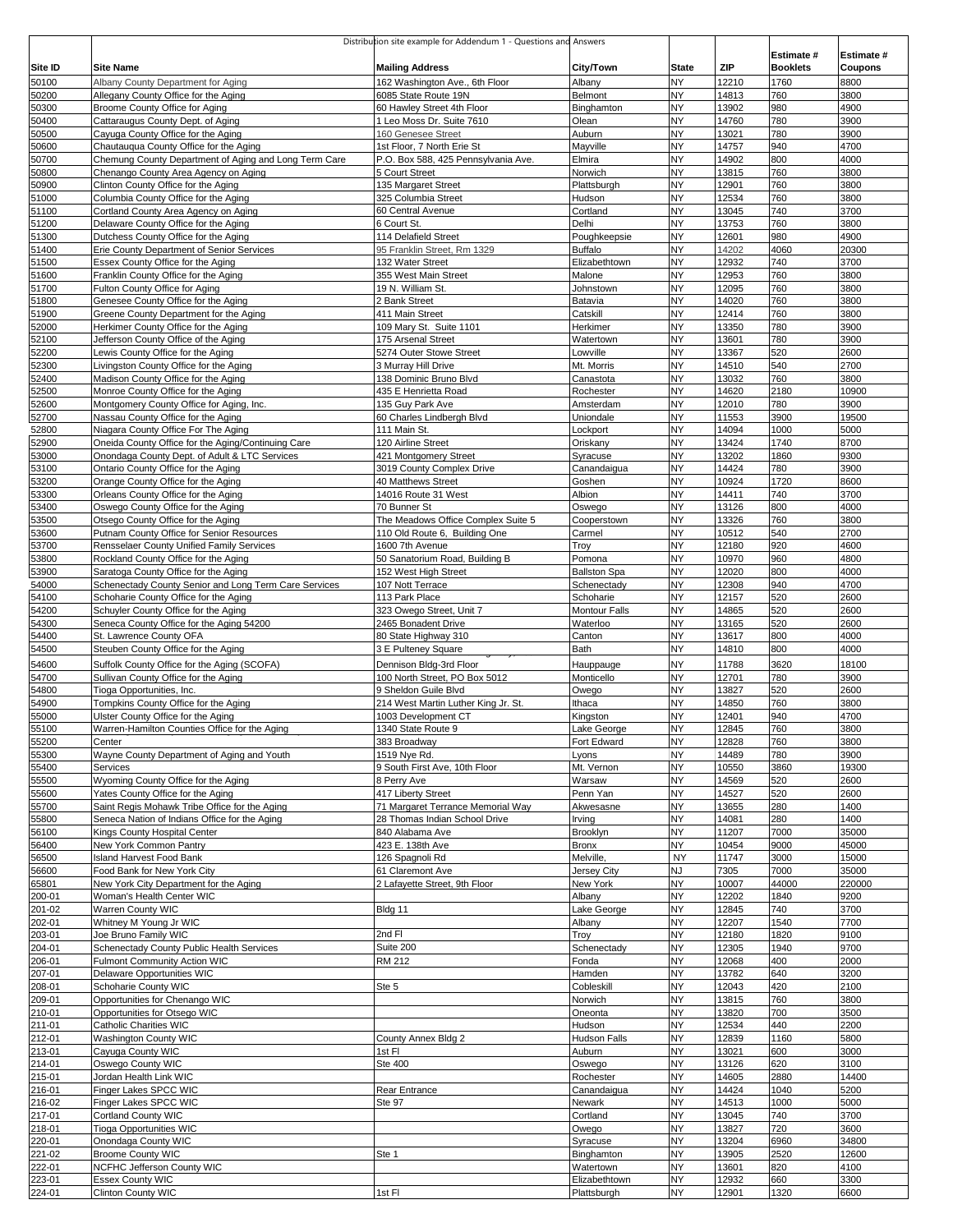|                   |                                                                    | Distribution site example for Addendum 1 - Questions and Answers |                                |                    |                |                        |                 |
|-------------------|--------------------------------------------------------------------|------------------------------------------------------------------|--------------------------------|--------------------|----------------|------------------------|-----------------|
|                   |                                                                    |                                                                  |                                |                    |                | Estimate #             | Estimate #      |
| Site ID<br>225-01 | <b>Site Name</b><br><b>Tompkins County WIC</b>                     | <b>Mailing Address</b>                                           | City/Town<br>Ithaca            | <b>State</b><br>NY | ZIP<br>14850   | <b>Booklets</b><br>840 | Coupons<br>4200 |
| 226-01            | St Regis Mohawk WIC                                                |                                                                  | Akwesasne                      | NY                 | 13655          | 180                    | 900             |
| 227-01            | Hamilton County WIC                                                |                                                                  | Indian Lake                    | NΥ                 | 12842          | 40                     | 200             |
| 229-01            | Cattaraugus County WIC                                             | Ste 4010                                                         | Olean<br><b>Buffalo</b>        | NY<br>NY           | 14760<br>14210 | 1220                   | 6100<br>73400   |
| 231-12<br>233-01  | Catholic Charities WIC<br>Livingston County WIC                    |                                                                  | <b>Mount Morris</b>            | NΥ                 | 14510          | 14680<br>1080          | 5400            |
| 234-01            | Oak Orchard WIC                                                    | Ste 100                                                          | Batavia                        | NY                 | 14020          | 1240                   | 6200            |
| 235-01            | Chemung County WIC                                                 |                                                                  | Elmira                         | NΥ                 | 14901          | 1420                   | 7100            |
| 236-08            | Monroe County WIC Program                                          | Ste D                                                            | Rochester<br>Bath              | NY<br>NY           | 14626          | 6920                   | 34600<br>4800   |
| 238-01<br>239-01  | ProAction Steuben County WIC<br>Saratoga County EOC WIC            |                                                                  | <b>Ballston Spa</b>            | NΥ                 | 14810<br>12020 | 960<br>1180            | 5900            |
| 240-02            | <b>Ulster County WIC</b>                                           |                                                                  | Kingston                       | NY                 | 12401          | 1180                   | 5900            |
| 243-02            | Middletown Health Dept WIC                                         |                                                                  | Middletown                     | NY                 | 10940          | 1200                   | 6000            |
| 244-04<br>245-01  | Rockland County DOH WIC<br>Hudson River Healthcare WIC             | Bldg J, Rm 1                                                     | Pomona<br>Poughkeepsie         | NY<br>NY           | 10970<br>12601 | 5520<br>4620           | 27600<br>23100  |
| 246-01            | Open Door Family Medical WIC                                       | 1st Fl                                                           | Ossining                       | NY                 | 10562          | 480                    | 2400            |
| 246-04            | Open Door Family Medical WIC                                       | Lower Level                                                      | <b>Brewster</b>                | NY                 | 10509          | 400                    | 2000            |
| 247-01            | Mount Vernon WIC                                                   |                                                                  | Mount Vernon                   | NY                 | 10550          | 2120                   | 10600           |
| 249-01<br>251-01  | Yonkers Dist Health WIC (all checks)<br>East Harlem WIC            | 2nd FI<br>3rd FI                                                 | Yonkers<br>New York            | NΥ<br>NY           | 10701<br>10035 | 1420<br>400            | 7100<br>2000    |
| 252-01            | William Ryan Community Health WIC                                  | 2nd FI                                                           | New York                       | NY                 | 10025          | 1080                   | 5400            |
| 253-01            | Gouverneur Hospital WIC                                            | 3rd FI                                                           | New York                       | NY                 | 10002          | 1300                   | 6500            |
| 256-01            | St Luke's Roosevelt Hospital WIC                                   | 2nd Fl                                                           | New York                       | NY                 | 10027          | 1100                   | 5500            |
| 257-01<br>261-02  | Harlem Hospital WIC<br>Jacobi Medical WIC                          | Ronald Brown Building Rm 1061<br>Bldg 1 Ste A 4N                 | New York<br><b>Bronx</b>       | NΥ<br>NY           | 10037<br>10461 | 1580<br>1040           | 7900<br>5200    |
| 262-01            | Columbia Presbyterian Hospital WIC                                 |                                                                  | New York                       | NY                 | 10040          | 400                    | 2000            |
| 262-04            | Washington Heights WIC                                             | 2nd Fl                                                           | New York                       | NΥ                 | 10033          | 1300                   | 6500            |
| 262-05            | High Risk Obstetrics WIC - if closed send to site 4                | Room 408                                                         | New York<br>New York           | NY<br>NΥ           | 10032<br>10031 | 580                    | 2900<br>3300    |
| 262-06<br>262-07  | Charles Rangel WIC - if closed send to site 4<br>Chinatown WIC     | 4th FI                                                           | New York                       | NY                 | 10002          | 660<br>540             | 2700            |
| 264-04            | Morrisania WIC                                                     |                                                                  | <b>Bronx</b>                   | NY                 | 10452          | 3440                   | 17200           |
| 265-01            | Partners in Health WIC                                             | 1st Fl                                                           | Bronx                          | NY                 | 10453          | 5940                   | 29700           |
| 267-01            | BronxCare Health System WIC                                        |                                                                  | <b>Bronx</b>                   | NΥ                 | 10452          | 2280                   | 11400           |
| 269-01<br>270-01  | Morris Heights Health WIC (send all checks)<br>Westchester Sq WIC  | 1st Fl                                                           | <b>Bronx</b><br><b>Bronx</b>   | NY<br>NY           | 10453<br>10461 | 4000<br>3000           | 20000<br>15000  |
| 270-02            | Fordham Plaza WIC                                                  | 5th FI                                                           | <b>Bronx</b>                   | NY                 | 10458          | 1920                   | 9600            |
| 270-03            | Montefiore Health WIC                                              |                                                                  | <b>Bronx</b>                   | NY                 | 10451          | 1520                   | 7600            |
| 273-01            | Urban Health Plan WIC                                              |                                                                  | <b>Bronx</b>                   | NY                 | 10459          | 840                    | 4200            |
| 273-02<br>274-01  | Urban Health Plan WIC<br>Maimonides Medical WIC                    | April E34                                                        | Sunnyside<br>Brooklyn          | NY<br>NΥ           | 11104<br>11219 | 840<br>2300            | 4200<br>11500   |
| 275-01            | Jamaica Hospital WIC                                               | 3rd Floor                                                        | Richmond Hill                  | NΥ                 | 11418          | 4140                   | 20700           |
| 276-01            | South Jamaica Multi Service WIC                                    | Ste 213                                                          | Jamaica                        | NY                 | 11434          | 400                    | 2000            |
| 276-03<br>278-01  | Hillcrest Medical Plaza WIC<br>Bedford Stuyvesant FHC WIC          | 1st Fl                                                           | Jamaica<br>Brooklyn            | NY<br>NY           | 11432<br>11216 | 800<br>780             | 4000<br>3900    |
| 279-01            | Brownsville Family Health WIC                                      | 2nd Fl                                                           | <b>Brooklyn</b>                | NY                 | 11212          | 700                    | 3500            |
| 280-01            | Brookdale Hospital WIC                                             |                                                                  | Brooklyn                       | NY                 | 11207          | 700                    | 3500            |
| 281-01            | PHS Bushwick WIC                                                   | 1st Fl                                                           | Brooklyn                       | NY                 | 11221          | 600                    | 3000            |
| 281-02<br>281-03  | PHS Gravesend WIC<br>PHS East Tremont WIC                          | 2nd Fl<br><b>Street Level</b>                                    | <b>Brooklyn</b><br>Bronx       | NΥ<br>NY           | 11229<br>10457 | 1140<br>460            | 5700<br>2300    |
| 281-05            | PHS Corona WIC                                                     | 3rd Fl                                                           | Corona                         | NΥ                 | 11368          | 940                    | 4700            |
| 281-10            | PHS Jamaica WIC                                                    |                                                                  | Jamaica                        | NY                 | 11432          | 940                    | 4700            |
| 281-12            | PHS Astoria WIC                                                    |                                                                  | Astoria                        | NΥ                 | 11106          | 660                    | 3300            |
| 281-13<br>281-15  | PHS Ridgewood WIC<br>PHS Flushing WIC                              | 3rd Fl<br>Suite 1                                                | Ridgewood<br>Flushing          | NY<br>NY           | 11385<br>11355 | 940<br>2360            | 4700<br>11800   |
| 281-30            | Sunset Park Neighborhood WIC                                       | Suite 2B-F                                                       | Brooklyn                       | NY                 | 11232          | 240                    | 1200            |
| 283-01            | Sunset Park Health WIC                                             |                                                                  | Brooklyn                       | NY                 | 11220          | 3540                   | 17700           |
| 285-03            | <b>Wyckoff Heights Medical WIC</b>                                 | Ste 1                                                            | Brooklyn                       | NY                 | 11237          | 2780                   | 13900           |
| 285-06<br>286-01  | Wyckoff Heights Medical Center WIC<br><b>Brooklyn Hospital WIC</b> |                                                                  | Brooklyn<br>Brooklyn           | NΥ<br>NY           | 11211<br>11218 | 1540<br>1120           | 7700<br>5600    |
| 286-02            | Downtown Brooklyn Hospital WIC                                     | 1st Fl                                                           | Brooklyn                       | NY                 | 11201          | 1260                   | 6300            |
| 286-03            | <b>Brooklyn Hospital WIC</b>                                       |                                                                  | Brooklyn                       | NY                 | 11213          | 400                    | 2000            |
| 286-04<br>286-05  | Crown Heights WIC<br>Family Health WIC                             |                                                                  | Brooklyn<br>Brooklyn           | NY<br>NY           | 11225<br>11220 | 1240<br>940            | 6200<br>4700    |
| 286-06            | Williamsburg WIC                                                   | 1st Fl                                                           | Brooklyn                       | NY                 | 11206          | 720                    | 3600            |
| 286-07            | The Brooklyn Hospital Center - East New York WIC                   | Ground FI                                                        | Brooklyn                       | NY                 | 11208          | 980                    | 4900            |
| 287-01            | Coney Island Hospital WIC                                          | <b>Rm 1N1</b>                                                    | Brooklyn                       | NY                 | 11235          | 2580                   | 12900           |
| 288-01<br>291-01  | East NY D&T Center WIC<br>Kings County Hospital WIC                | <b>Bsmt</b><br>T Building Rm 153                                 | Brooklyn<br>Brooklyn           | NY<br>NY           | 11207<br>11203 | 400<br>1620            | 2000<br>8100    |
| 293-01            | Joseph P Addabbo Family WIC                                        | 1st Fl                                                           | Arverne                        | NY                 | 11692          | 640                    | 3200            |
| 294-01            | ODA of Williamsburg WIC                                            | 1st Fl                                                           | Brooklyn                       | NY                 | 11249          | 5760                   | 28800           |
| 295-01            | Richmond University Medical WIC                                    | 3rd FI                                                           | Staten Island                  | NΥ                 | 10301          | 480                    | 2400            |
| 296-01<br>296-03  | Staten Island Hospital WIC<br>Health Clinic WIC                    | MAP Building 1st FI<br>2nd FI                                    | Staten Island<br>Staten Island | NY<br>NY           | 10305<br>10301 | 1320<br>900            | 6600<br>4500    |
| 297-01            | Elmhurst Hospital WIC                                              | Room MC 5                                                        | Elmhurst                       | NY                 | 11373          | 3120                   | 15600           |
| 298-01            | WIC - Tri Community Health                                         |                                                                  | Amityville                     | NY                 | 11701          | 740                    | 3700            |
| 298-03            | WIC - Elsie Owens Health Care                                      |                                                                  | Coram                          | NY                 | 11727          | 520                    | 2600            |
| 298-04<br>298-05  | WIC - MLK Jr Community Health<br>WIC - Dolan Family Health         |                                                                  | Wyandanch<br>Greenlawn         | NY<br>NY           | 11798<br>11740 | 720<br>900             | 3600<br>4500    |
| 298-07            | WIC - Brentwood Family Health                                      |                                                                  | Brentwood                      | NΥ                 | 11717          | 2680                   | 13400           |
| 298-08            | WIC - Marilyn Shellabarger Health Center                           |                                                                  | Shirley                        | NY                 | 11967          | 400                    | 2000            |
| 298-09            | WIC - HRHCare Health Center                                        |                                                                  | Patchogue                      | NY                 | 11772          | 860                    | 4300            |
| 298-10<br>299-04  | WIC - HRHCare Riverhead Health Center<br>Hempstead Community WIC   | <b>Rm S251</b>                                                   | Riverhead<br>Hempstead         | NY<br>NY           | 11901<br>11550 | 1300<br>660            | 6500<br>3300    |
| 301-01            | Allegany County DOH WIC                                            |                                                                  | Wellsville                     | NY                 | 14895          | 740                    | 3700            |
| 303-01            | Cornerstone Family Healthcare WIC                                  |                                                                  | Newburgh                       | NY                 | 12550          | 1280                   | 6400            |
| 303-05            | Harriman WIC                                                       |                                                                  | Harriman                       | NY                 | 10926          | 2440                   | 12200           |
| 305-01            | Cohen's Children Medical Center WIC                                | Ste 250                                                          | New Hyde Park                  | NΥ                 | 11042          | 980                    | 4900            |